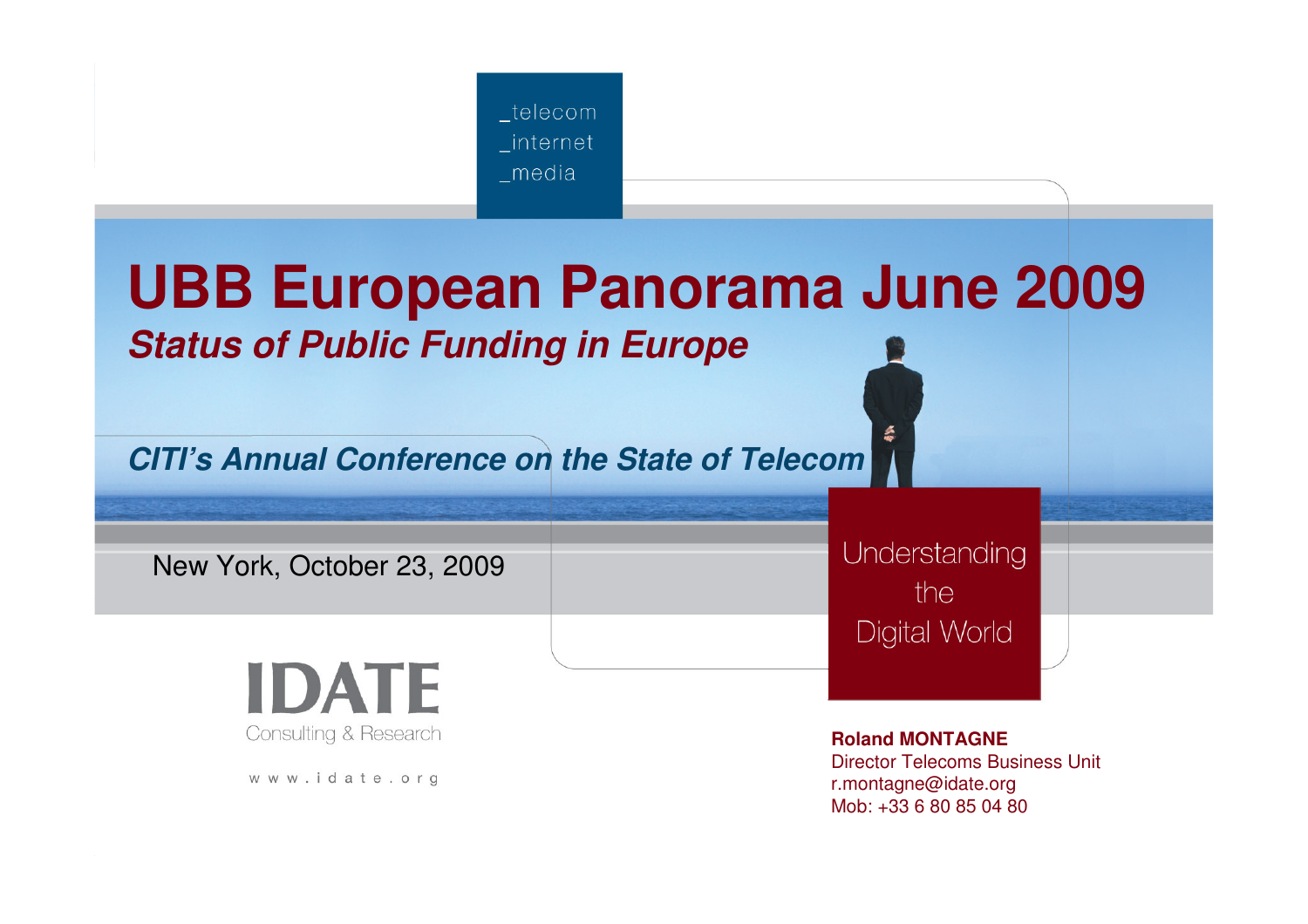

# **Study Background**

**Objectives, available results**

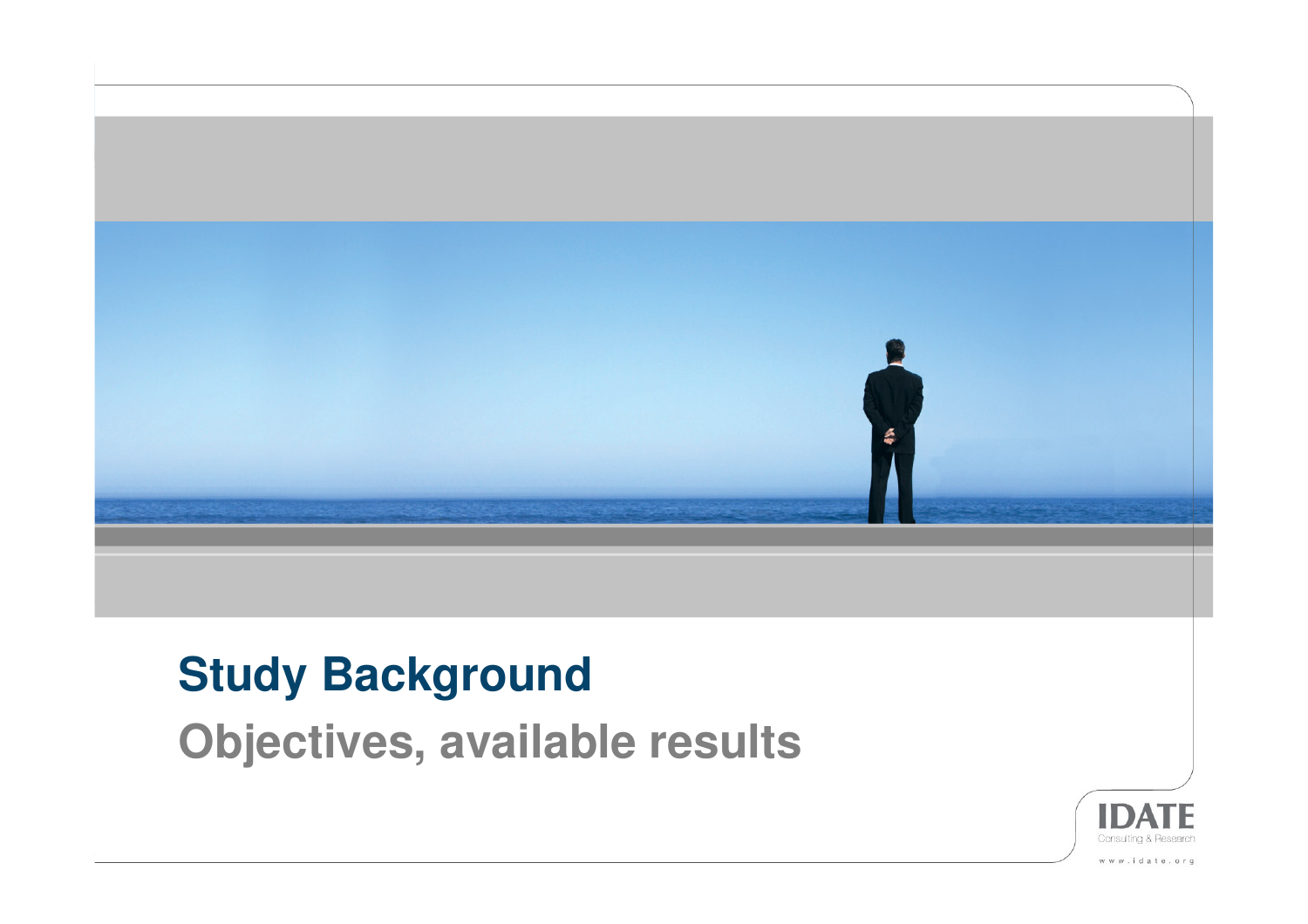### **Background of the Study**



► **IDATE has been commissioned by the FTTH Council Europe to provide a comprehensive overview of FTTH deployments in Europe 31 (EU 27 +Norway, Iceland, Switzerland & Andorra) as well as five countries in Eastern Europe : Russia, Ukraine, Croatia, Serbia and Turkey (7th edition)**

# ► **Methodology used**

- Desk research
- Direct contacts with FTTH players (questionnaires, phone interviews)
- Information exchange with FTTH Council Europe members
- Direct contacts with IDATE's partners in several European countries

# ► **Objectives**

- **To** provide a complete summary of the status of FTTx in Europe
	- Identify new projects
	- Characterize each project: organization initiating the project, Key parameters& Figures (Homes and Buildings passed), Technical parameters, Financing & Business model
	- We distinguished FTTH/FTTB and FTTN+VDSL or FTTLA
- To establish a more global panorama for Eastern Europe & Middle East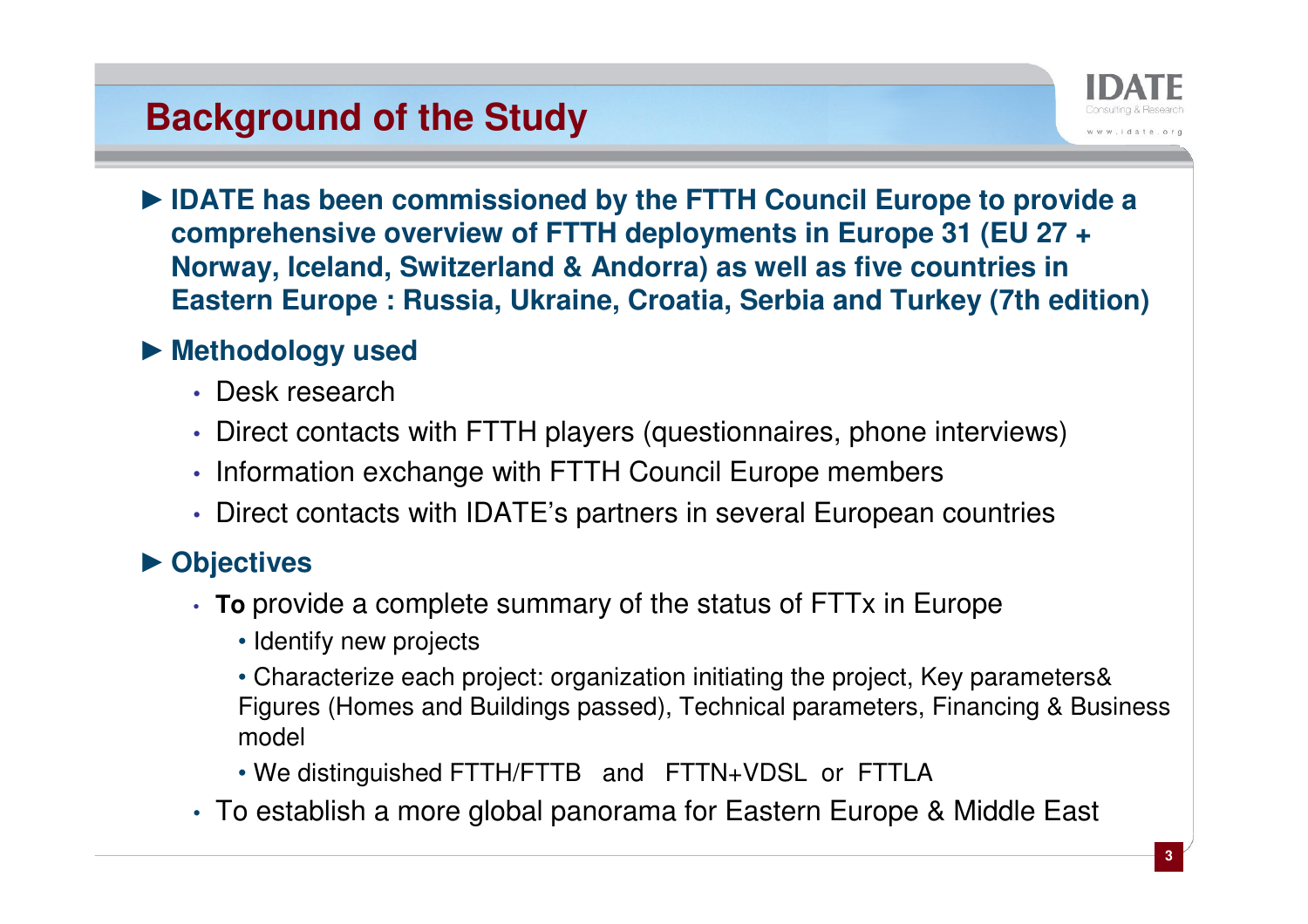| <b>Available results for Europe</b>         |                         |                              |                                                                                                                                                                                                                                                                                                                                                                                                                                                                                                                                                                                                                                                                                                                                                   | www.idate.org                                                                                                                                                                                                                              |  |
|---------------------------------------------|-------------------------|------------------------------|---------------------------------------------------------------------------------------------------------------------------------------------------------------------------------------------------------------------------------------------------------------------------------------------------------------------------------------------------------------------------------------------------------------------------------------------------------------------------------------------------------------------------------------------------------------------------------------------------------------------------------------------------------------------------------------------------------------------------------------------------|--------------------------------------------------------------------------------------------------------------------------------------------------------------------------------------------------------------------------------------------|--|
|                                             |                         |                              | <b>Orange Slovensko</b>                                                                                                                                                                                                                                                                                                                                                                                                                                                                                                                                                                                                                                                                                                                           |                                                                                                                                                                                                                                            |  |
|                                             |                         |                              | <b>Identification Operator/Organisation</b>                                                                                                                                                                                                                                                                                                                                                                                                                                                                                                                                                                                                                                                                                                       |                                                                                                                                                                                                                                            |  |
| ▶ 233 projects listed<br><b>Qualitative</b> |                         |                              | Slovakia's largest mobile network operator by subscribers, Orange Slovensko, announced in September 2007 the<br>commercial launch of triple-play fibre-to-the-home (FTTH) broadband internet, digital TV and fixed line voice<br>telephony services.<br>Before that a FTTH/GPON pilot has been launched in 2006.                                                                                                                                                                                                                                                                                                                                                                                                                                  |                                                                                                                                                                                                                                            |  |
|                                             |                         |                              | Key parameters                                                                                                                                                                                                                                                                                                                                                                                                                                                                                                                                                                                                                                                                                                                                    |                                                                                                                                                                                                                                            |  |
| <b>Quantitative</b>                         |                         |                              | March 2007 -Orange's 'Fibernet' broadband connections are available in selected areas with three tariff options:<br>"Start" (12Mbps/1Mbps upload/download for 18 EUR per month); Klasik (30Mbps/2Mbps for 22 EUR per month); and<br>Premium (60Mbps/4Mbps or 58 EUR per month). Digital TV packages start at 11 EUR per month, whilst monthly fixed<br>line rental is priced at SKK480, including 100 inclusive call minutes. Orange has earmarked investment of SKK1 billion<br>(USD40 million) this year to roll out a FTTH broadband network covering around 200,000 households in ten cities. It<br>piloted triple-play services to around 15,000 residential users in the first half of this year.<br>To date 12 cities have a FTTH networks |                                                                                                                                                                                                                                            |  |
|                                             |                         |                              | Figures                                                                                                                                                                                                                                                                                                                                                                                                                                                                                                                                                                                                                                                                                                                                           |                                                                                                                                                                                                                                            |  |
|                                             | June 2009 (1)           |                              | Number of Households/Business Units passed                                                                                                                                                                                                                                                                                                                                                                                                                                                                                                                                                                                                                                                                                                        | 30,000 households (December 2007) / 211,000<br>215,000 households at June 2008 (IDATE estimates)<br>215,000 householods at end 2008 (IDATE estimates)<br>280,326 Homes Passed at June 2009, representing<br><b>13 183 Entrances Passed</b> |  |
|                                             | <b>FTTx subscribers</b> | <b>Homes/Buidings passed</b> |                                                                                                                                                                                                                                                                                                                                                                                                                                                                                                                                                                                                                                                                                                                                                   |                                                                                                                                                                                                                                            |  |
| Sydvest Energi                              | 10 000                  | 42 000                       | FTTx subscriber base                                                                                                                                                                                                                                                                                                                                                                                                                                                                                                                                                                                                                                                                                                                              | 500 Subscribers by December 2007 (IDATE Estimates)                                                                                                                                                                                         |  |
| <b>SEAS NVE</b><br>EnergiMidt               | 10 500<br>11 000        | 52 000<br>70 000             |                                                                                                                                                                                                                                                                                                                                                                                                                                                                                                                                                                                                                                                                                                                                                   | 4,000 FTTH subscribers at June 2008 (IDATE estimates).<br>8,000 FTTH subscribers at end 2008 (IDATE estimates)                                                                                                                             |  |
| <b>HEF</b>                                  | 4 0 0 0                 | 40 000                       |                                                                                                                                                                                                                                                                                                                                                                                                                                                                                                                                                                                                                                                                                                                                                   | 29,000 FTTH subscribers at June 2009                                                                                                                                                                                                       |  |
| <b>SEF</b>                                  | 7000                    | 19 000                       |                                                                                                                                                                                                                                                                                                                                                                                                                                                                                                                                                                                                                                                                                                                                                   |                                                                                                                                                                                                                                            |  |
| <b>NEF</b>                                  | 1 200                   | 3 000                        | <b>Technical parameters</b>                                                                                                                                                                                                                                                                                                                                                                                                                                                                                                                                                                                                                                                                                                                       |                                                                                                                                                                                                                                            |  |
| <b>DONG Energy</b>                          | 22 000                  | 150 000                      | Nokia Siemens Network is the main provider for GPON.                                                                                                                                                                                                                                                                                                                                                                                                                                                                                                                                                                                                                                                                                              |                                                                                                                                                                                                                                            |  |
| Energi Fyn                                  | 5 0 0 0                 | 26 000                       |                                                                                                                                                                                                                                                                                                                                                                                                                                                                                                                                                                                                                                                                                                                                                   |                                                                                                                                                                                                                                            |  |
| <b>TRE FOR</b>                              | 15 000                  | 60 000                       | MDU 70% / SDU 30%                                                                                                                                                                                                                                                                                                                                                                                                                                                                                                                                                                                                                                                                                                                                 |                                                                                                                                                                                                                                            |  |
| MidtVest Bredband                           | 10 000                  | 63 000                       |                                                                                                                                                                                                                                                                                                                                                                                                                                                                                                                                                                                                                                                                                                                                                   |                                                                                                                                                                                                                                            |  |
| <b>NRGi Fibernet</b>                        | 3 000                   | 9000                         |                                                                                                                                                                                                                                                                                                                                                                                                                                                                                                                                                                                                                                                                                                                                                   | <b>Source: IDATE for FTTH Council Europe</b>                                                                                                                                                                                               |  |
| ComX<br>Other (2)                           | 5 000                   | na                           |                                                                                                                                                                                                                                                                                                                                                                                                                                                                                                                                                                                                                                                                                                                                                   |                                                                                                                                                                                                                                            |  |
|                                             | 40 000                  | 95 000                       |                                                                                                                                                                                                                                                                                                                                                                                                                                                                                                                                                                                                                                                                                                                                                   |                                                                                                                                                                                                                                            |  |
|                                             |                         |                              |                                                                                                                                                                                                                                                                                                                                                                                                                                                                                                                                                                                                                                                                                                                                                   |                                                                                                                                                                                                                                            |  |
| Denmark (*)<br><b>TDC</b>                   | 143 700<br>30 000       | 629 000<br>na                |                                                                                                                                                                                                                                                                                                                                                                                                                                                                                                                                                                                                                                                                                                                                                   |                                                                                                                                                                                                                                            |  |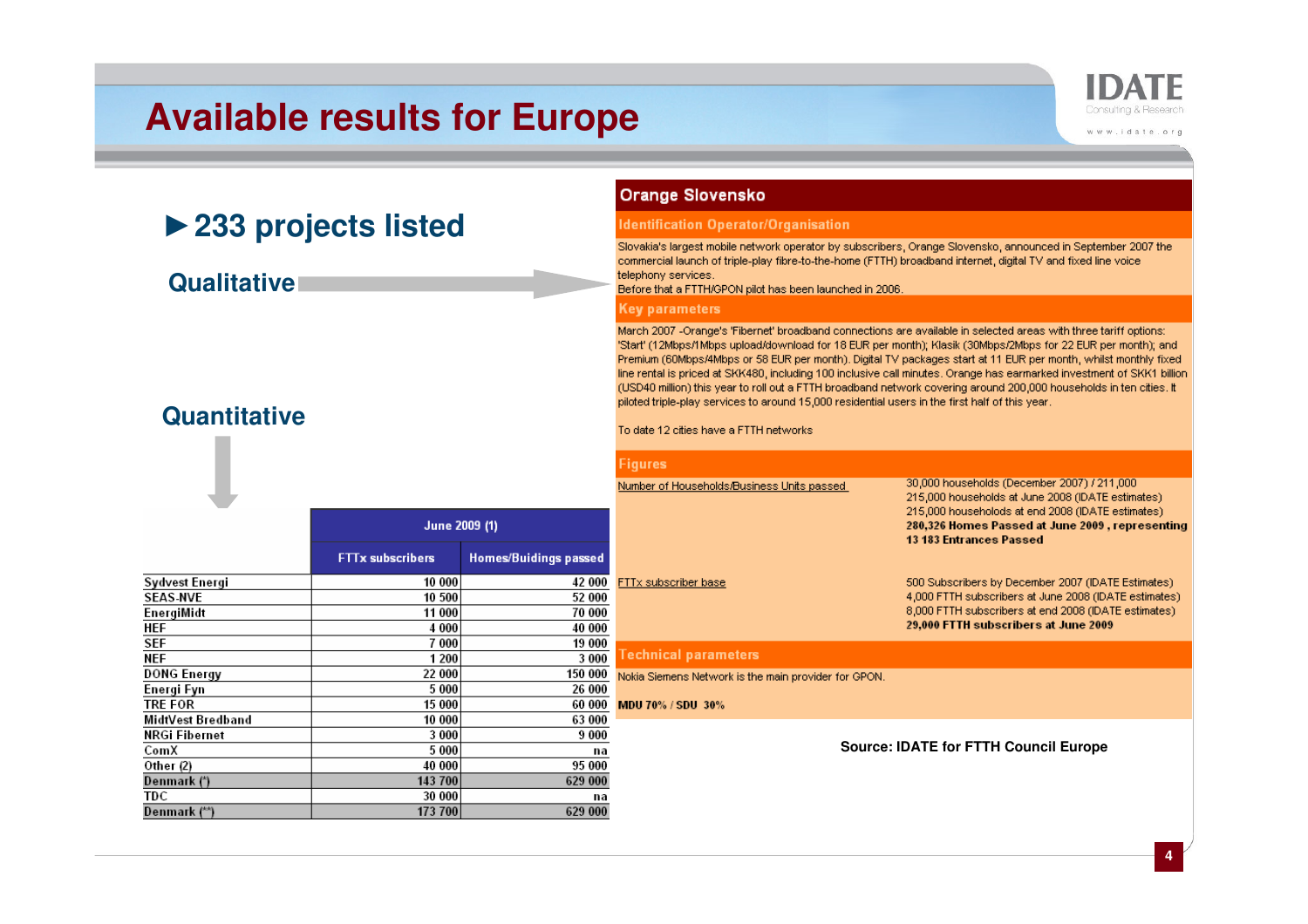

# **FTTH in EuropeOverview**

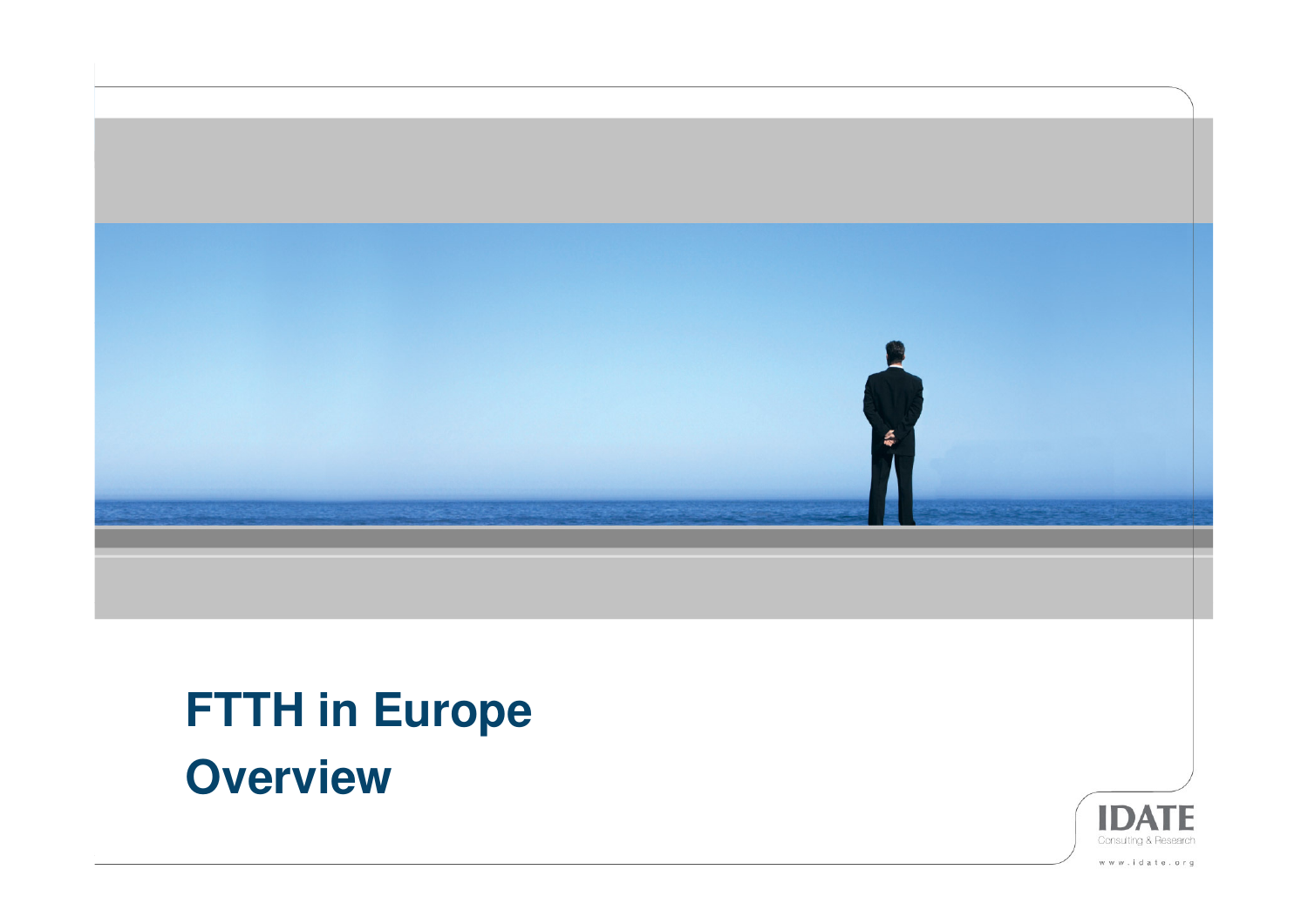#### **FTTH in Europe - Overview: Projects**



► **Some significant FTTH/B European deployments at June 2009**

| <b>Countries</b> | <b>Players</b>               | <b>Home/Building</b><br>passed<br>(June 2009) |           |
|------------------|------------------------------|-----------------------------------------------|-----------|
| Denmark          | DONG Energy                  | Power utility                                 | 150 000   |
|                  | Energie Midt                 | Power utility                                 | 70 000    |
|                  | TRE FOR                      | Power utility                                 | 60 000    |
| Finland          | TeliaSonera                  | Incumbent                                     | 450 000   |
| France           | <b>France Telecom</b>        | Incumbent                                     | 582 800   |
|                  | Illiad/free                  | Alternative                                   | 350 000   |
|                  | <b>SFR</b>                   | Alternative                                   | 350 000   |
|                  | Numericable                  | Cable operator                                | 4 100 000 |
| Germany          | Wilhelm Tel                  | Public                                        | 100 000   |
|                  | M-Net                        | Public                                        | 110 000   |
| Italy            | Fastweb                      | Alternative                                   | 2 000 000 |
| Netherlands      | Reggefiber                   | Infrastructure                                | 400 000   |
|                  |                              | operator                                      |           |
| Norway           | Lyse                         | Power utility                                 | 210 000   |
| Russia           | <b>Beeline</b>               | Alternative                                   | 7 500 000 |
|                  | (Vimpelcom)                  | operator                                      |           |
| Slovakia         | <b>T-COM</b>                 | Incumbent                                     | 200 000   |
|                  | Orange Slovensko Alternative |                                               | 280 326   |
| Slovenia         | Т2                           | Alternative                                   | 250 000   |
| Spain            | Telefonica                   | Incumbent                                     | 200 000   |
| Sweden           | B <sub>2</sub>               | Alternative                                   | 400 000   |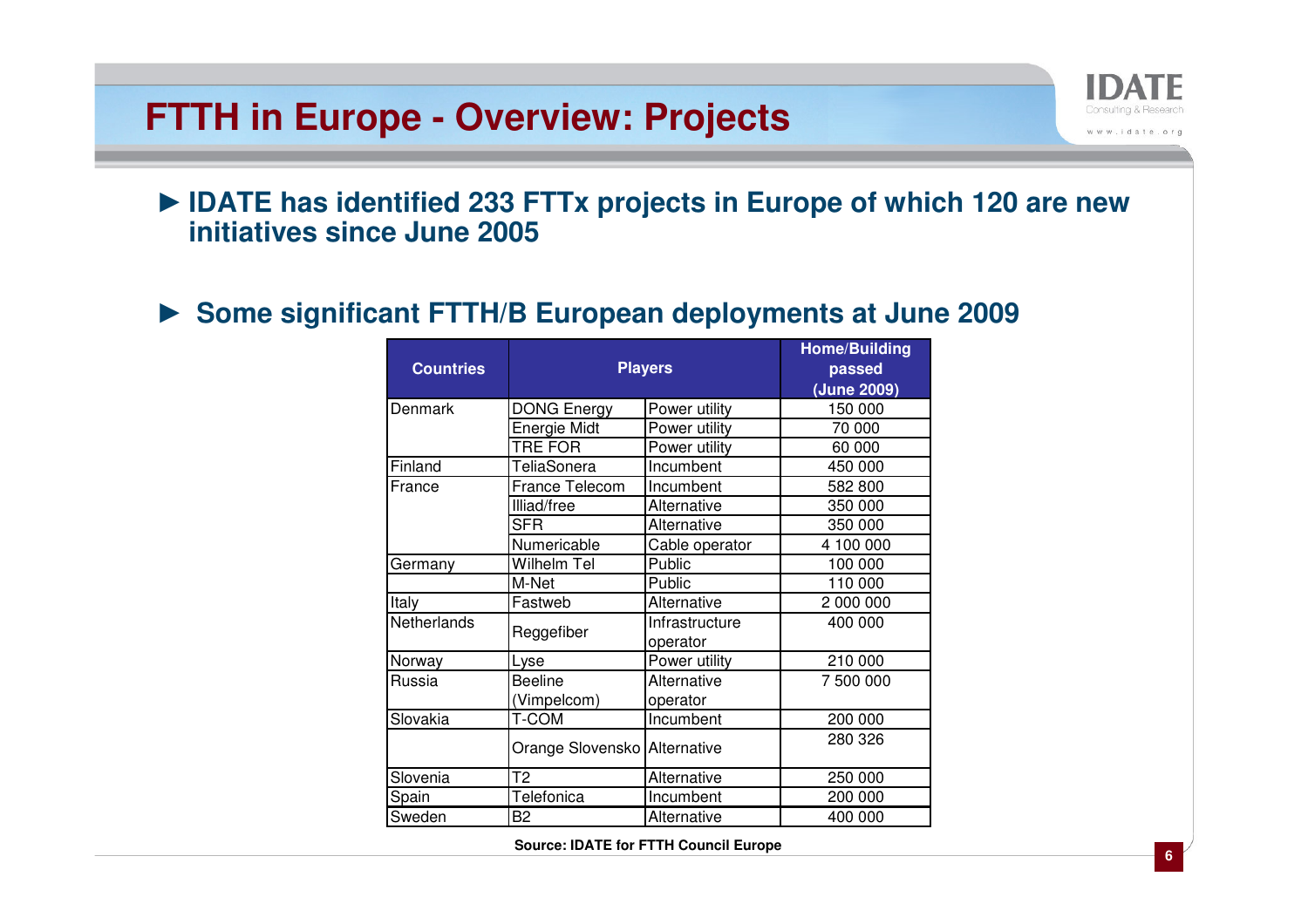#### **FTTH in Europe - Overview: Global Figures**

- **June 2009, more than 2 million FTTH/B subscribers in the EU 35 (Without Russia) and around 13 million Homes Passed**
- **Representing a growth of 18% in terms of subscribers and also in terms of Homes Passed compared to December 2008**
- **June 2009, 2.8 million FTTH/B subscribers in the EU 36 (including Russia) and around 20.5 million Homes Passed**

|                                  | <b>Subscribers</b>                 |                         |                  |  |
|----------------------------------|------------------------------------|-------------------------|------------------|--|
| <b>Europe</b>                    | <b>June 2009</b><br>(incl. Russia) | <b>December</b><br>2008 | <b>June 2008</b> |  |
| Total without VDSL,<br>FTTN/C/LA | 2768680                            | 1661895                 | 1 332 331        |  |
| Total FTTx + VDSL                | 4 695 030                          | 1877074                 | 1877074          |  |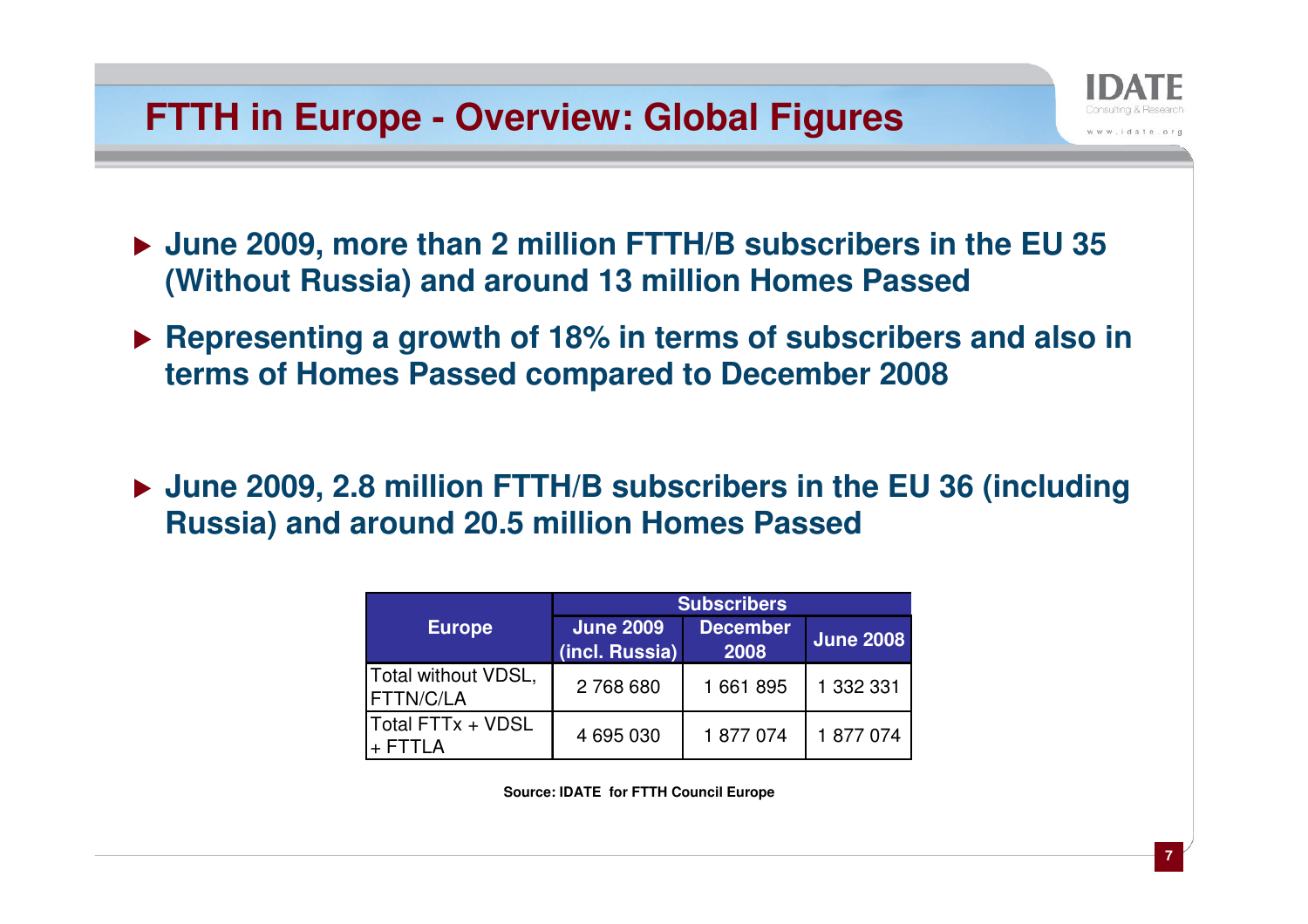### **FTTH in Europe - Overview: Players**



► **Municipalities and Power utilities continued to initiate FTTH/B projects in 2009**

| <b>Players involved in FTTH/B</b> |                  |       |                  |       |  |
|-----------------------------------|------------------|-------|------------------|-------|--|
|                                   | <b>June 2009</b> |       | <b>June 2006</b> |       |  |
| <i><u><b>Incumbents</b></u></i>   | 26               | 10.8% | 12               | 8,6%  |  |
| Municipalities / Power Utilities  | 135              | 56,0% | 92               | 66,2% |  |
| Alternative operators / ISPs      | 70               | 29.0% | zu               | 14,4% |  |
| Housing companies & Other         |                  | 4,1%  | 15               | 10.8% |  |

- ► **Open Network Models are often chosen by Municipalities**
- ► **Alternative operators are very dynamic and represent at June 2009, including Russia, 75% of total European FTTH/B subscribers base (adding Beeline & Comstar – Russia, Fastweb –Italy, B2 –Sweden, Numericable –France, T2 –Slovenia)**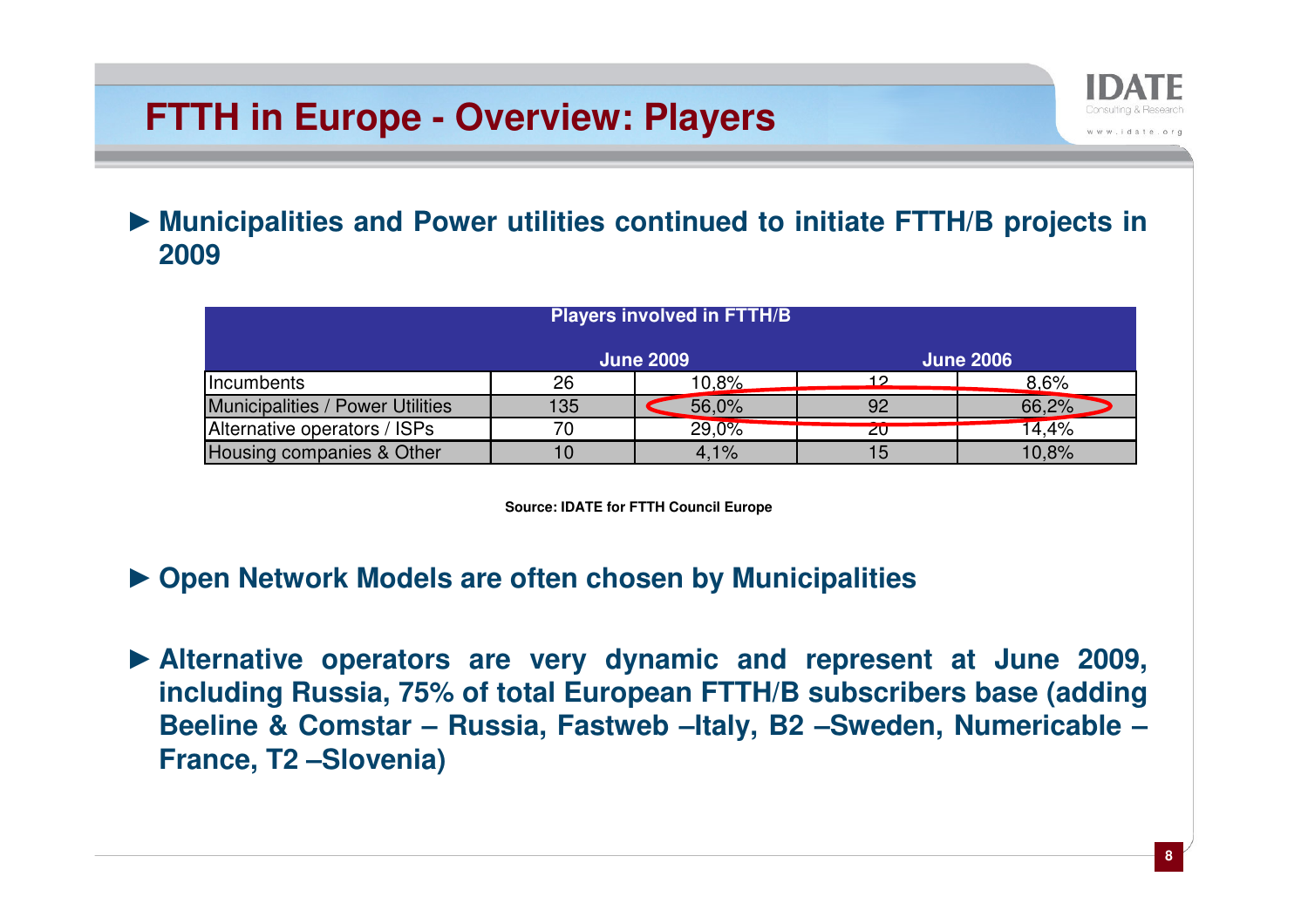

# **Europe's FTTH leaders**

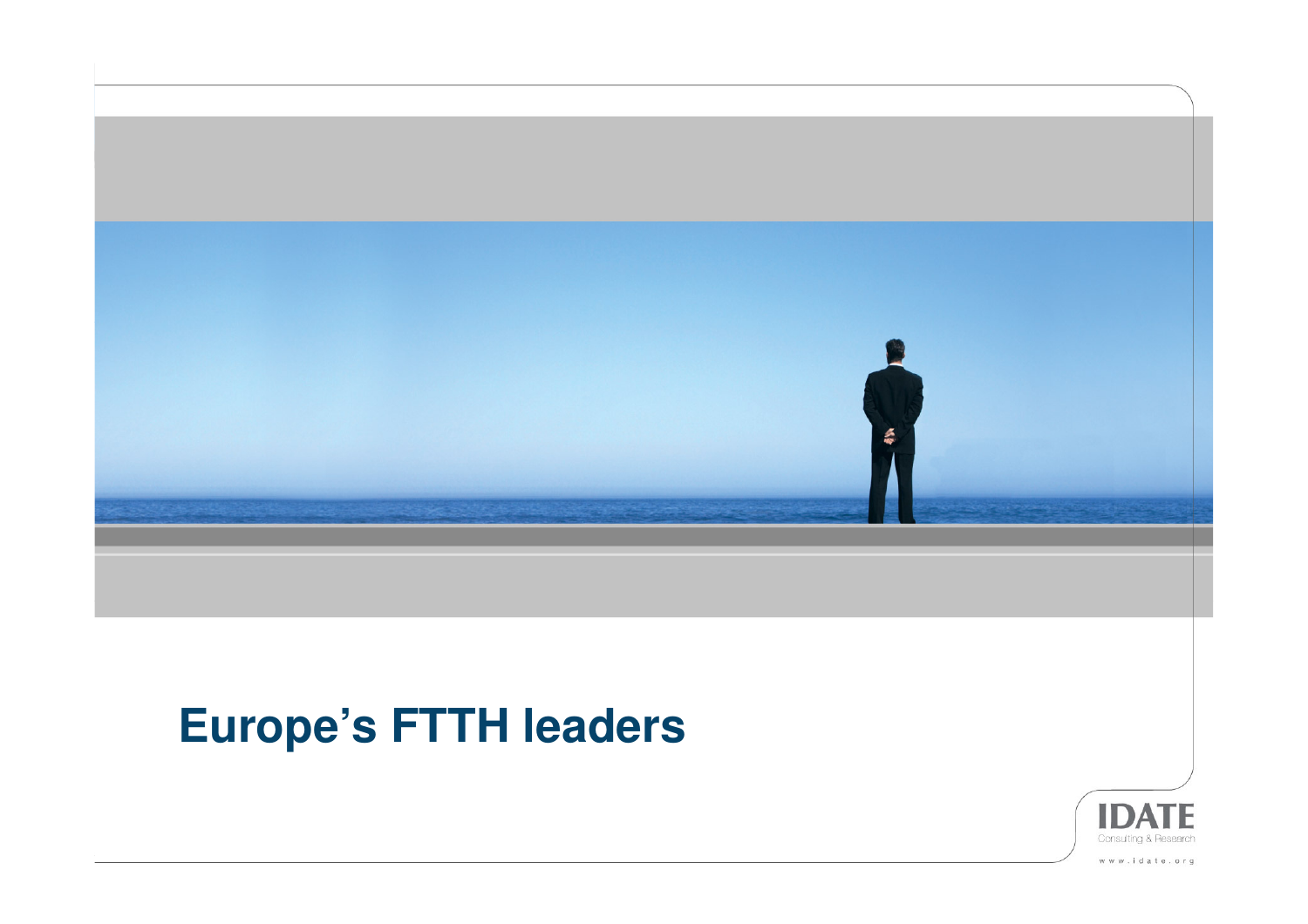#### **FTTH/B subscribers in Europe by country**

**Evolution of FTTH/B subscribers in Europe (1)** $\Omega$ Russia 100 000200 000300 000400 000500 000600 000700 000800 000Sweden **H**ay Y range to paint of the street of the city of the street the spaint **June 2005**  June 2006 June 2007 June 2008June 2009

- (1) Here FTTx means Fiber-to-the-Home or Fiber-to-the-Building or Fiber-to-the-Office or Fiber-to-the-Dormitory
- \* Excluding VDSL / VDSL2, FTTC, FTTN deployments by incumbents
- \*\* Including FTTB deployments from Numericable

**Source: IDATE for FTTH Council Europe**

chi www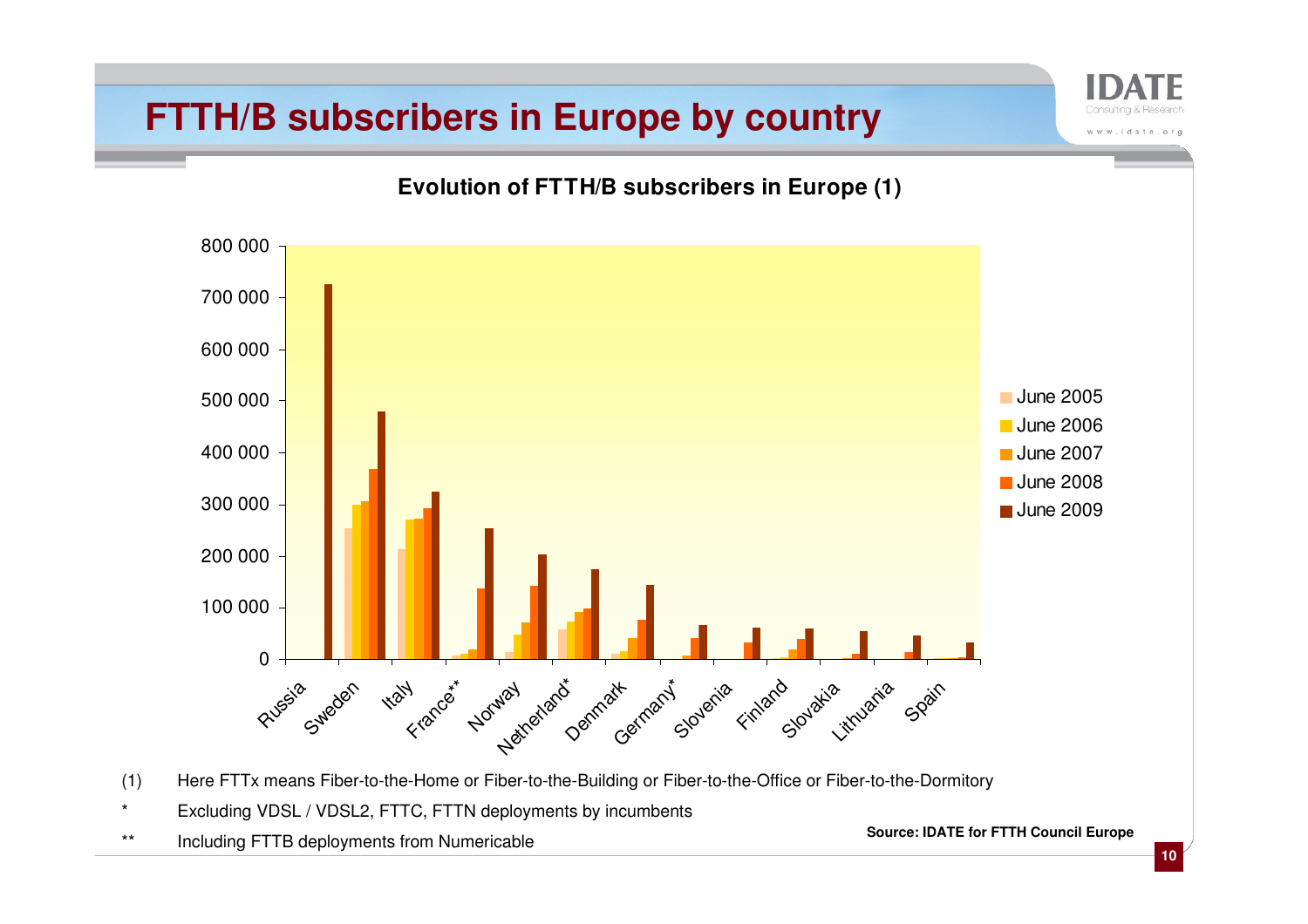#### **FTTH/B Home Passed in Europe by country**

**Evolution of FTTH/B Homes Passed in Europe (1)**0Russia <sub>Krancer</sub>\* 1 000 0002 000 0003 000 0004 000 0005 000 0006 000 0007 000 0008 000 000ttaly den architectura (11 and 11 and 11 and 11 and 11 and 11 and 11 and 11 and 11 and 11 and 11 and 11 and 11 □ June 2005 June 2006 June 2007 June 2008June 2009

- (1) Here FTTx means Fiber-to-the-Home or Fiber-to-the-Building or Fiber-to-the-Office or Fiber-to-the-Dormitory
- \* Excluding VDSL / VDSL2, FTTC, FTTN deployments by incumbents

\*\* Including FTTB deployments form Numericable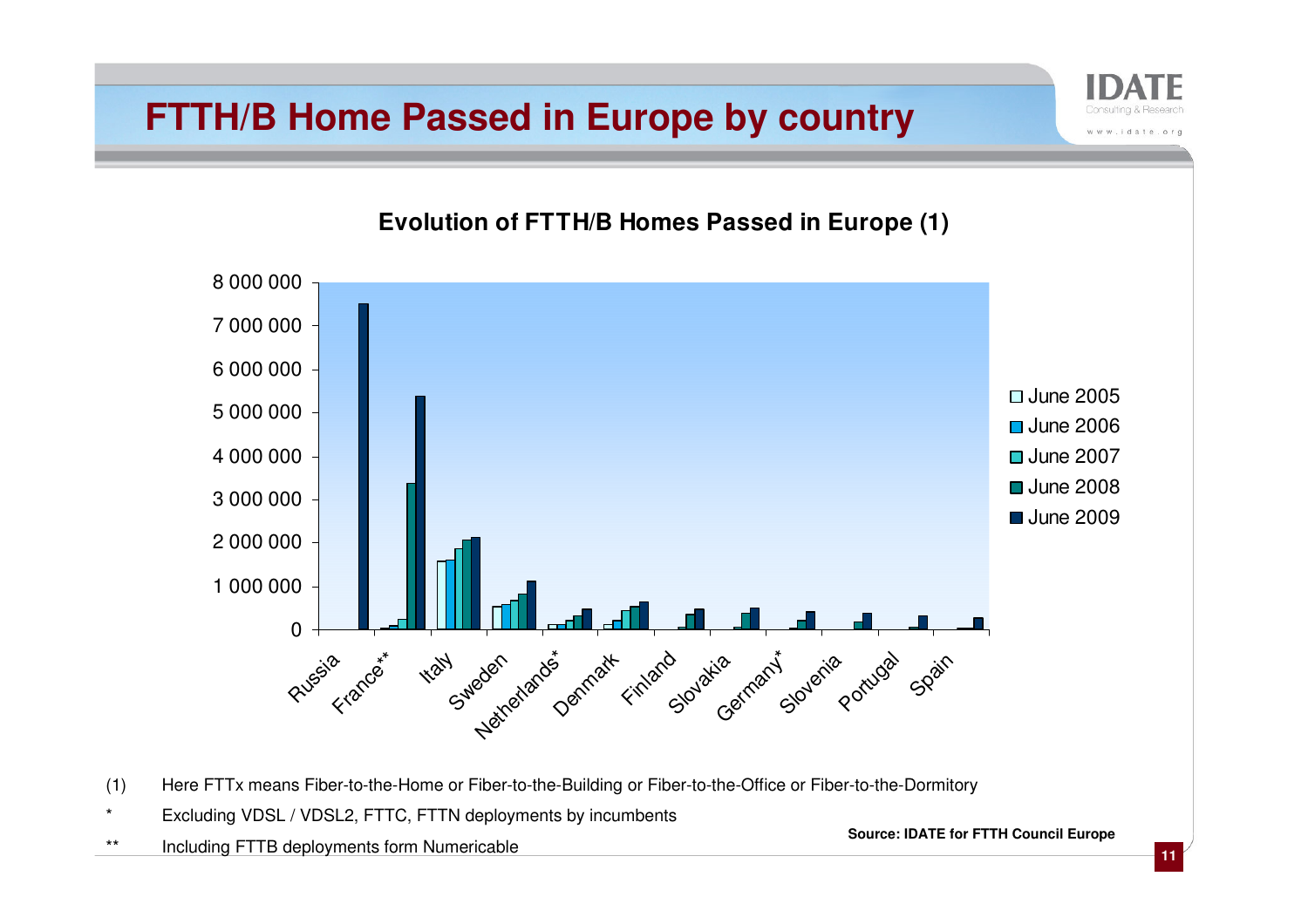#### **European Global Ranking June 2009**

European Economies with greater than 1% household FTTH/B Penetration



**Source: IDATE for FTTH Council Europe**

Fiber To The Home SubscribersFiber To The Building Subscribers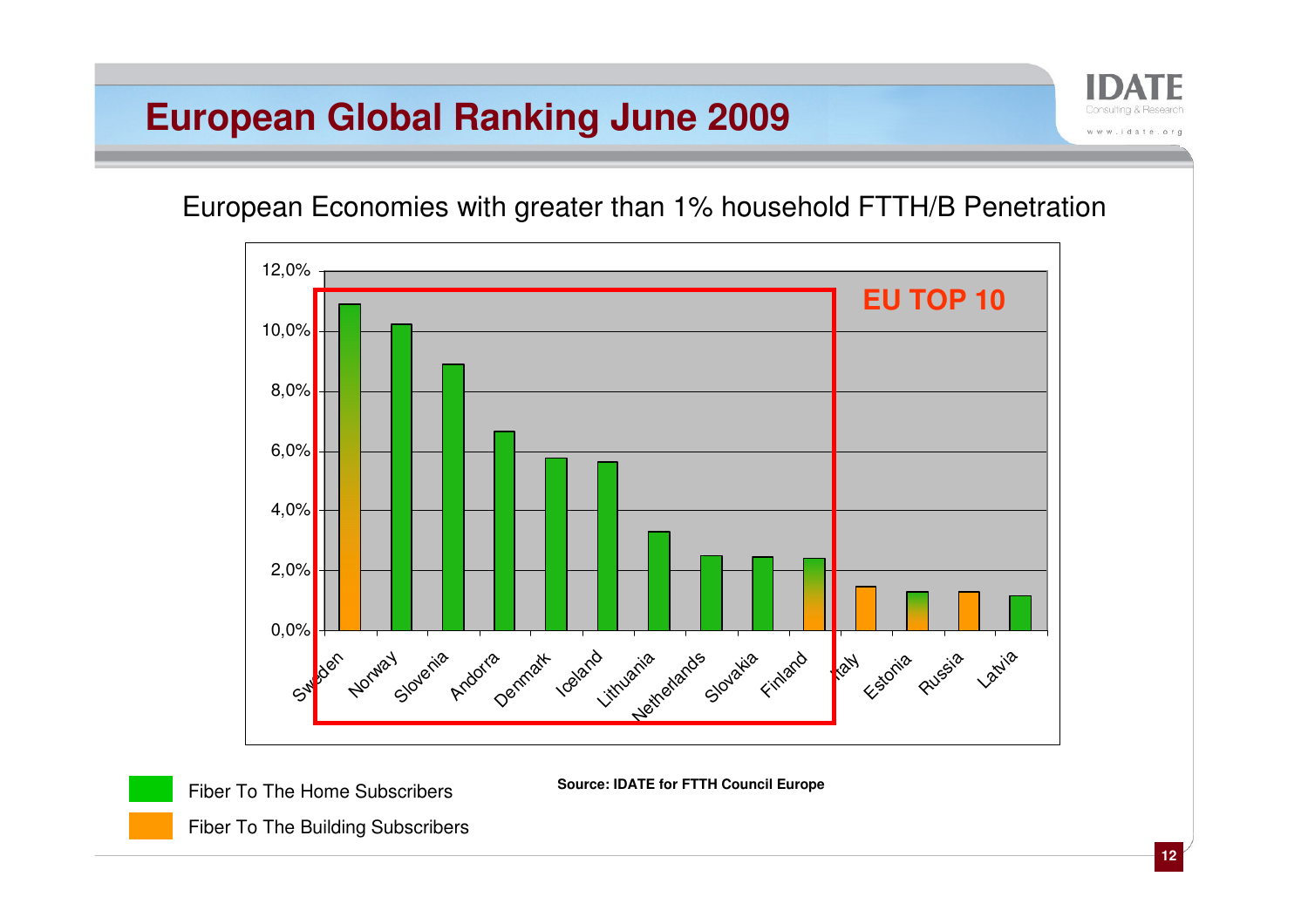#### **FTTH leadership in Europe: Countries**

- ► **Russia with 724 000 FTTB subscribers and 7.5 million Homes Passed is the clear leader of EU 36**
- ► **Then in EU 35 the majority of subscribers is still concentrated in 6 countries - Sweden, Italy, Norway, the Netherlands, Denmark and France: 84% of FTTH/B subscribers at June 2009 (to be compared to 79% in December 2008)**

| <b>Countries</b> | <b>Subscribers</b><br><b>vs Homes Passed</b> |  |  |
|------------------|----------------------------------------------|--|--|
| Sweden           | 43,6%                                        |  |  |
| Italy            | 15,2%                                        |  |  |
| France           | 4,7%                                         |  |  |
| Norway           | 61,6%                                        |  |  |
| Netherland       | 38,3%                                        |  |  |
| Denmark          | 22,8%                                        |  |  |
| Germany          | 15,8%                                        |  |  |

#### **Penetration rate subscribers/Homes passed for European leaders (June 2009)**

**Source: IDATE for FTTH Council Europe**

**… with a disparity of penetration rate between countries: 61.6% for Norway and 43.6% for Sweden vs 4.7% for France or 15.2% for Italy)**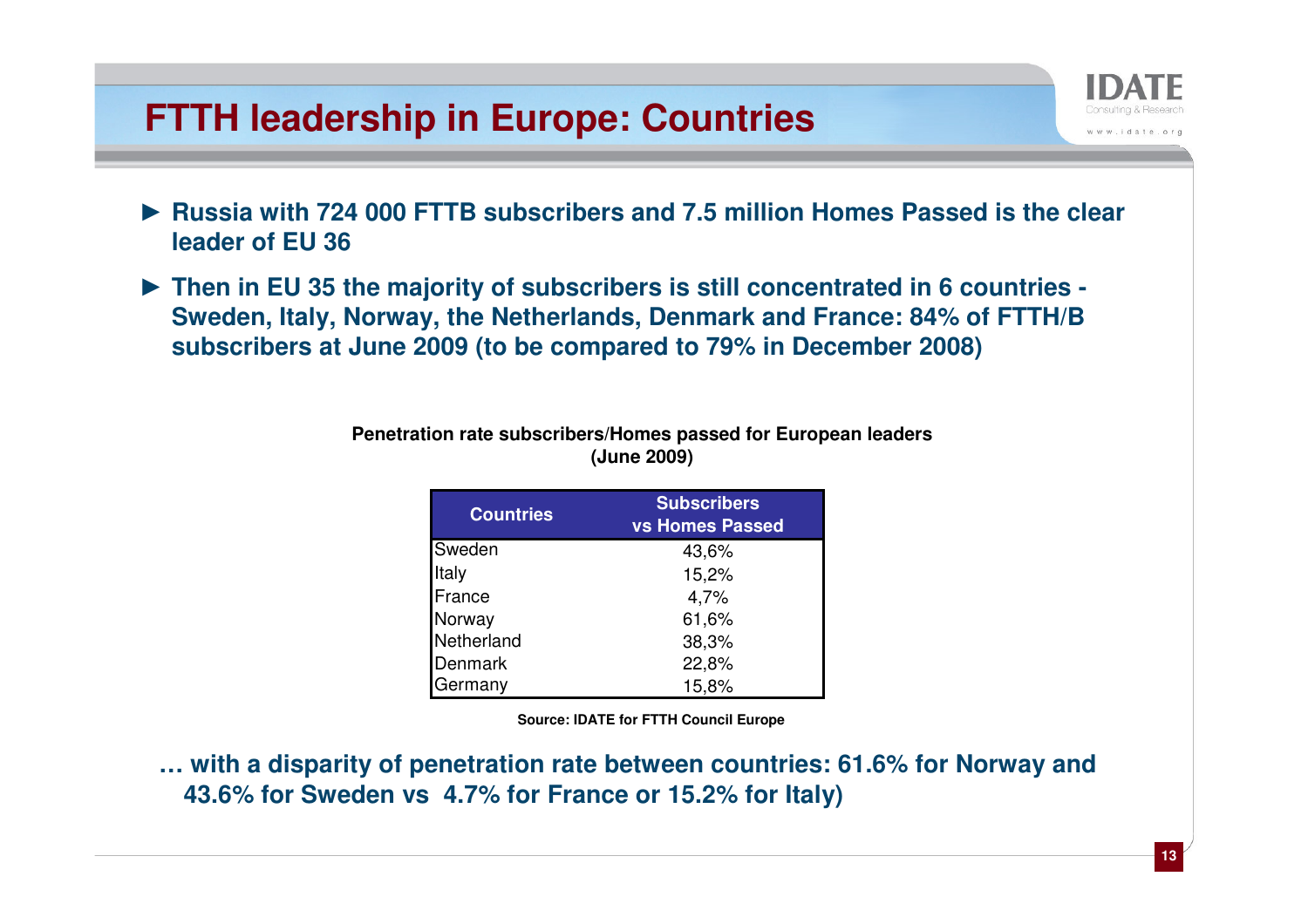### **FTTH leadership in Europe: Technologies**

► **In June 2009, FTTB architecture and Ethernet technology as well as MDUs passed are clearly leading NGA deployments in Europe**

#### **Total Europe at June 2009**

- **42% of subscribers on FTTH**(from 52.8% in December 2008)
- **58% of subscribers on FTTB**(from 47.2% in December 2008)
- **71% of Homes Passed are MDUs**- **29% of Homes Passed are SDUs**
- **81% of subscribers on Ethernet** (from 80.8% in December 2008)
	- **19% of subscribers on PON**(from 19.2% in December 2008)

**Architectures FTTH & FTTB, choice of technology PON & Ethernet and Dwellings (in % of subscribers as of June 2009)**

| Architecture, Technology and Dwellings deployed (in %) |                 |                 |                 |                 |                 |                 |
|--------------------------------------------------------|-----------------|-----------------|-----------------|-----------------|-----------------|-----------------|
|                                                        | <b>FTTH</b>     | <b>FTTB</b>     | <b>PON</b>      | <b>Ethernet</b> | <b>MDU</b>      | <b>SDU</b>      |
| Andorra                                                | 100             | $\mathbf 0$     | 100             | $\mathbf 0$     | 50              | 50              |
| Austria                                                | 80              | 20              | 10              | 90              | 63              | 37              |
| Belgium                                                | na              | na              | na              | na              | 50              | 50              |
| Bulgaria                                               | 100             | 0               | 100             | $\mathbf 0$     | na              | na              |
| Croatia                                                | 90              | 10              | 10              | 90              | 70              | 30              |
| Cyprus                                                 | 100             | $\mathbf 0$     | 100             | $\mathbf 0$     | 50              | 50              |
| <b>Czech Republic</b>                                  | 80              | $\overline{20}$ | 20              | 80              | 60              | 40              |
| Denmark                                                | $\overline{75}$ | 25              | $\overline{15}$ | 85              | 43              | 57              |
| Estonia                                                | 50              | 50              | 100             | $\mathbf 0$     | 70              | 30              |
| Finland                                                | 50              | 50              | $\mathbf 0$     | 100             | 58              | 42              |
| France                                                 | 35              | 65              | 55              | 45              | 55              | 45              |
| Germany                                                | 20              | 80              | 30              | 70              | 80              | 20              |
| Greece                                                 | $\mathbf 0$     | 100             | $\mathbf 0$     | 100             | 100             | $\mathbf 0$     |
| Hungary                                                | na              | na              | 100             | $\mathbf 0$     | na              | na              |
| Iceland                                                | 100             | $\mathbf{0}$    | 15              | 85              | 66              | 34              |
| Ireland                                                | 80              | 20              | $\overline{5}$  | 95              | $\overline{52}$ | 48              |
| <b>Italy</b>                                           | 5               | 95              | $\overline{5}$  | 95              | 95              | 5               |
| Latvia                                                 | 100             | $\overline{0}$  | 50              | 50              | $\overline{70}$ | 30              |
| Lithuania                                              | 75              | 25              | $\mathbf 0$     | 100             | 60              | 40              |
| Luxembourg                                             | 100             | $\mathbf{0}$    | 100             | $\Omega$        | na              | na              |
| Malta                                                  | na              | na              | na              | na              | na              | na              |
| Netherlands                                            | 90              | 10              | $\overline{5}$  | 95              | $\overline{57}$ | 43              |
| Norway                                                 | 100             | $\mathbf 0$     | $\pmb{0}$       | 100             | 44              | 56              |
| Poland                                                 | 100             | $\mathbf 0$     | $\overline{5}$  | 95              | 60              | 40              |
| Portugal                                               | 100             | $\Omega$        | 100             | $\mathbf 0$     | 80              | 20              |
| Romania                                                | na              | na              | na              | na              | na              | na              |
| Russia                                                 | $\mathbf 0$     | 100             | na              | na              | 100             | $\mathbf 0$     |
| Serbia                                                 | na              | na              | na              | na              | na              | na              |
| Slovakia                                               | 100             | $\mathbf 0$     | 95              | $\overline{5}$  | 70              | 30              |
| Slovenia                                               | 100             | $\overline{0}$  | $\overline{0}$  | 100             | $\overline{73}$ | $\overline{27}$ |
| Spain                                                  | 90              | 10              | 100             | 0               | 63              | 37              |
| Sweden                                                 | 50              | 50              | 10              | 90              | 50              | 50              |
| Switzerland                                            | 100             | $\mathbf 0$     | 10              | 90              | 59              | 41              |
| Turkey                                                 | 100             | $\mathbf 0$     | na              | na              | na              | na              |
| Ukraine                                                | 30              | 70              | 90              | 10              | 80              | 20              |
| <b>United Kingdom</b>                                  | 100             | $\overline{0}$  | na              | na              | $\overline{20}$ | $\overline{80}$ |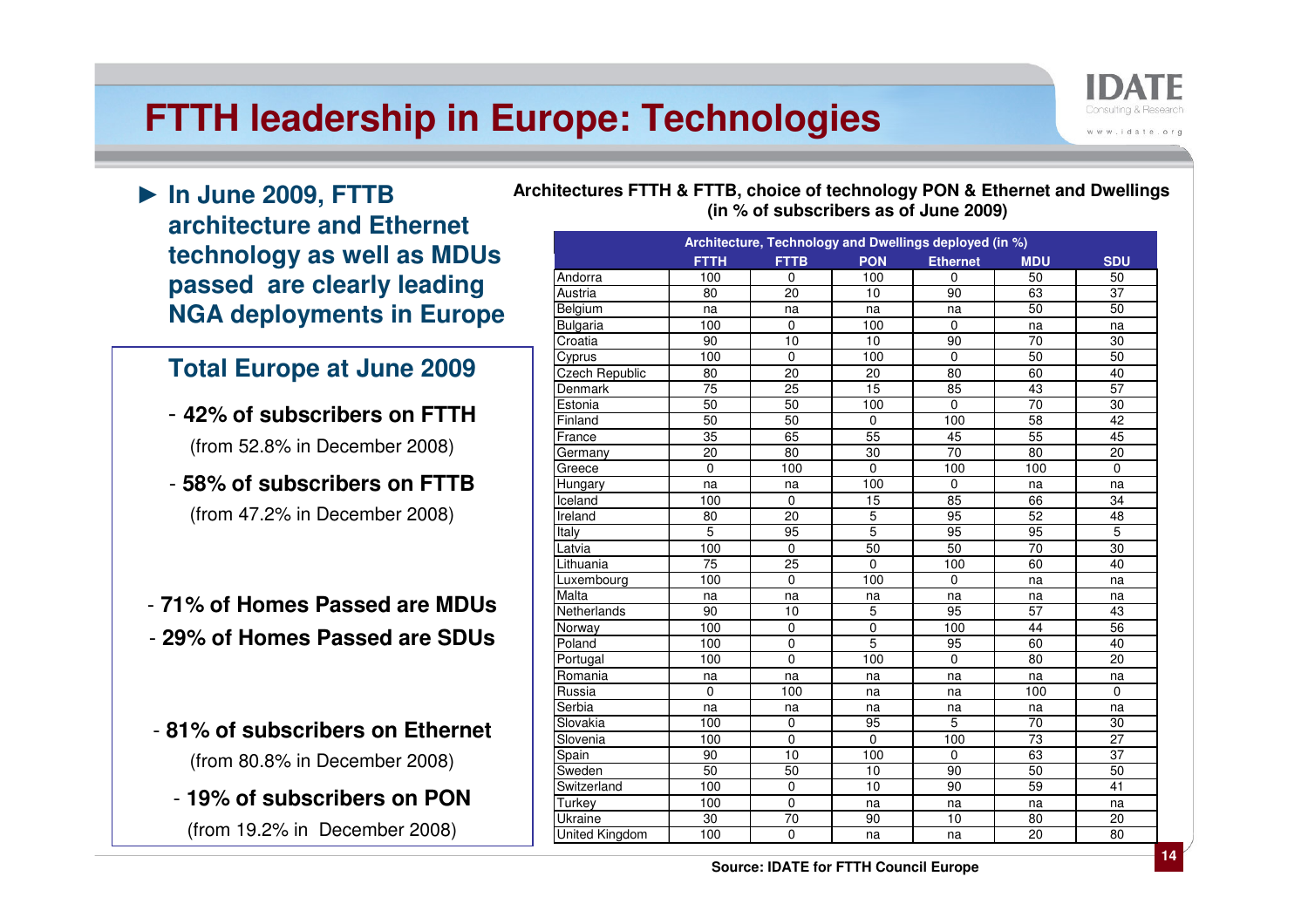

## **UBB Public Funding in Europe:**

**Infrastructure competition vs Wholesale & Open Model National vs Local**

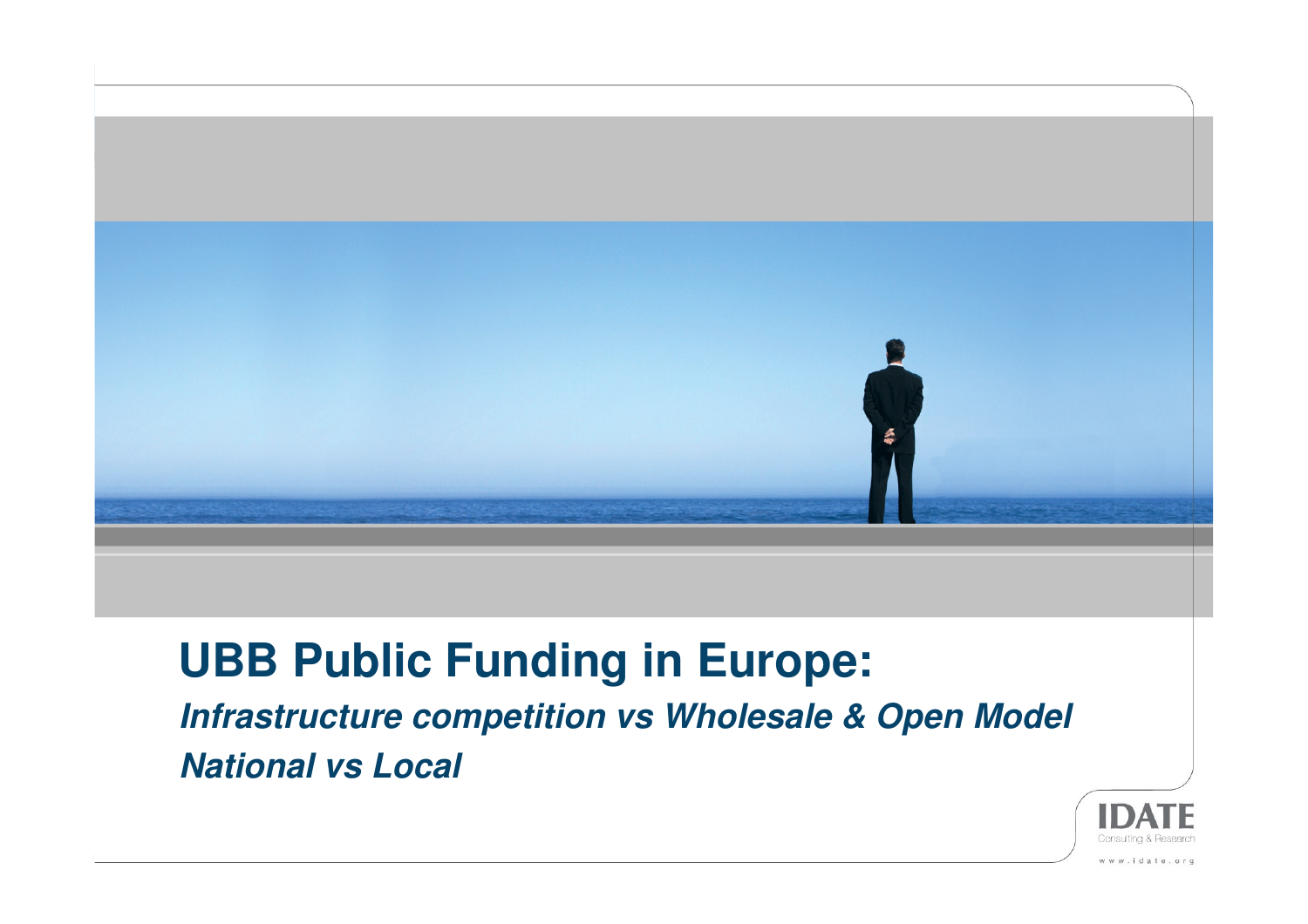**Infrastructure competition vs Wholesale & Open Model**

# ► **Wholesale & Open Model**

• OFCOM in the UK promoting ALA (Ethernet Wholesale)



Source : OFCOM

shi www

• 2 or 3 Layers Open Model in Sweden, Denmark or the Netherlands

# ► **Infrastructure competition: Portugal & France sharing ducts**

- Incumbent's ducts are an essential infrastructure
- Access to Incumbent's civil engineeringmust be guaranteed to allow all operators to invest

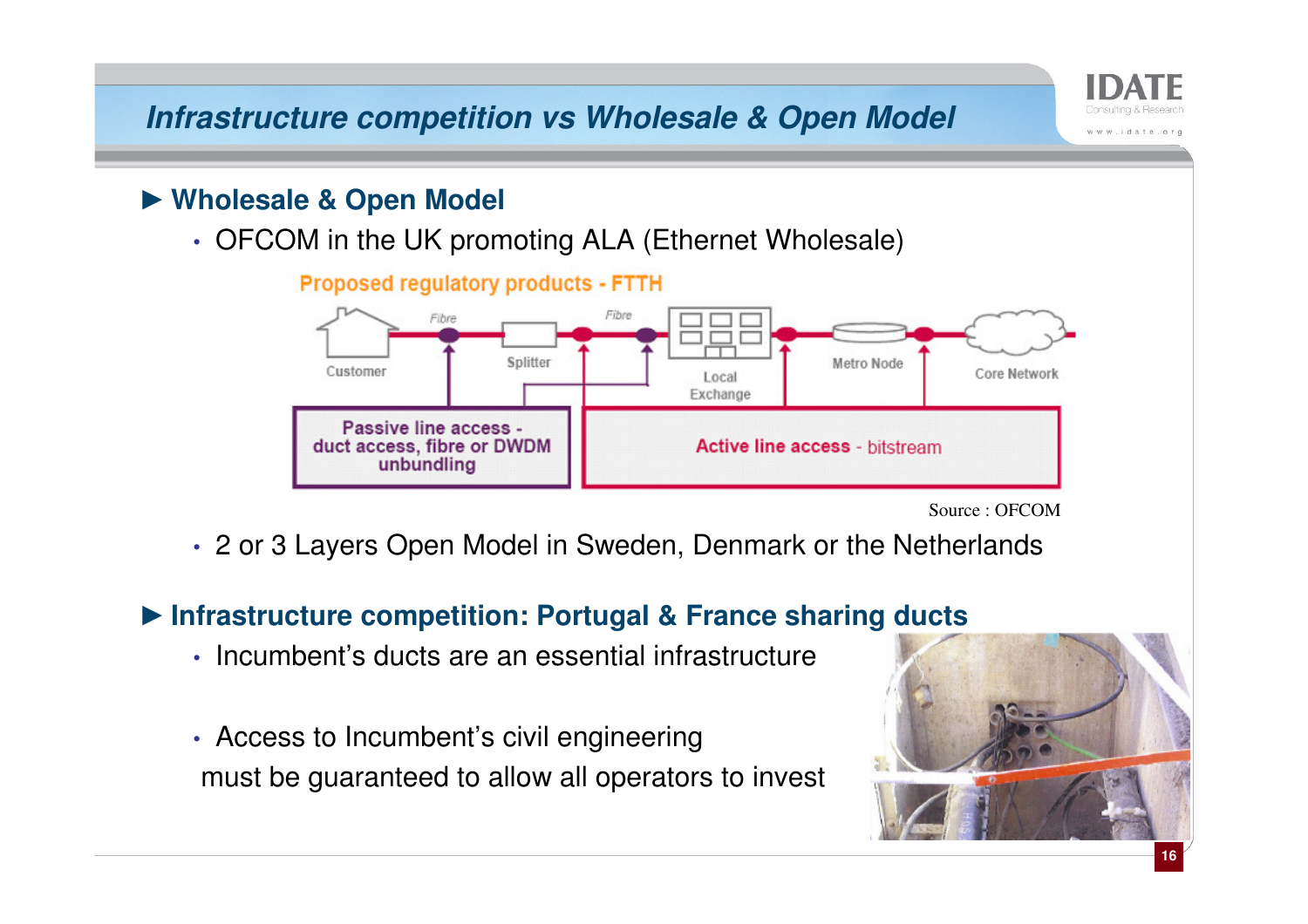#### **National vs Local**



# ► **National Approach: Greece**

- Development of an open-access passive network that will provide FTTH to approx. 2,000,000 homes and businesses, in Athens, Thessaloniki and at least 54 other cities across Greece.
- Indicative project budget: 2.1 billion EUR
- There is a decision for project co-funding by the state and private investment.

# ► **Local Approach: France and investment of Regional & Local networks**

- These rollouts represent an investment of over 2 billion EUR (50% being private funds), as underscored by ARCEP in its 2008 annual report, have had a real impact – especially on the development of unbundling and on bringing FTTxaccess to business parks and public sites
- Moreover, The creation of a common national operator in charge of the deployment and operation of UBB will involve major risks, at once:
	- operational
	- economic and financial
	- and legal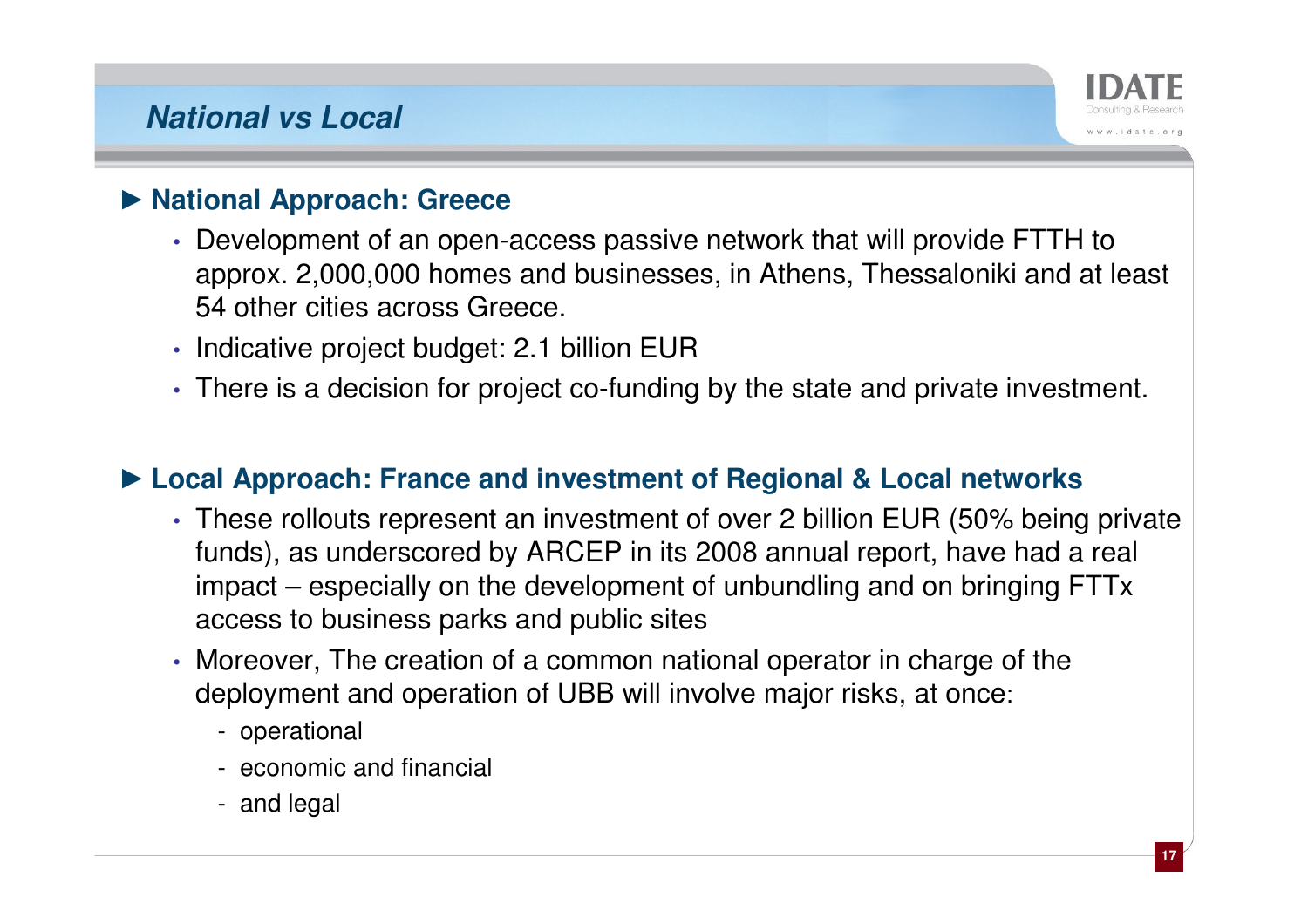